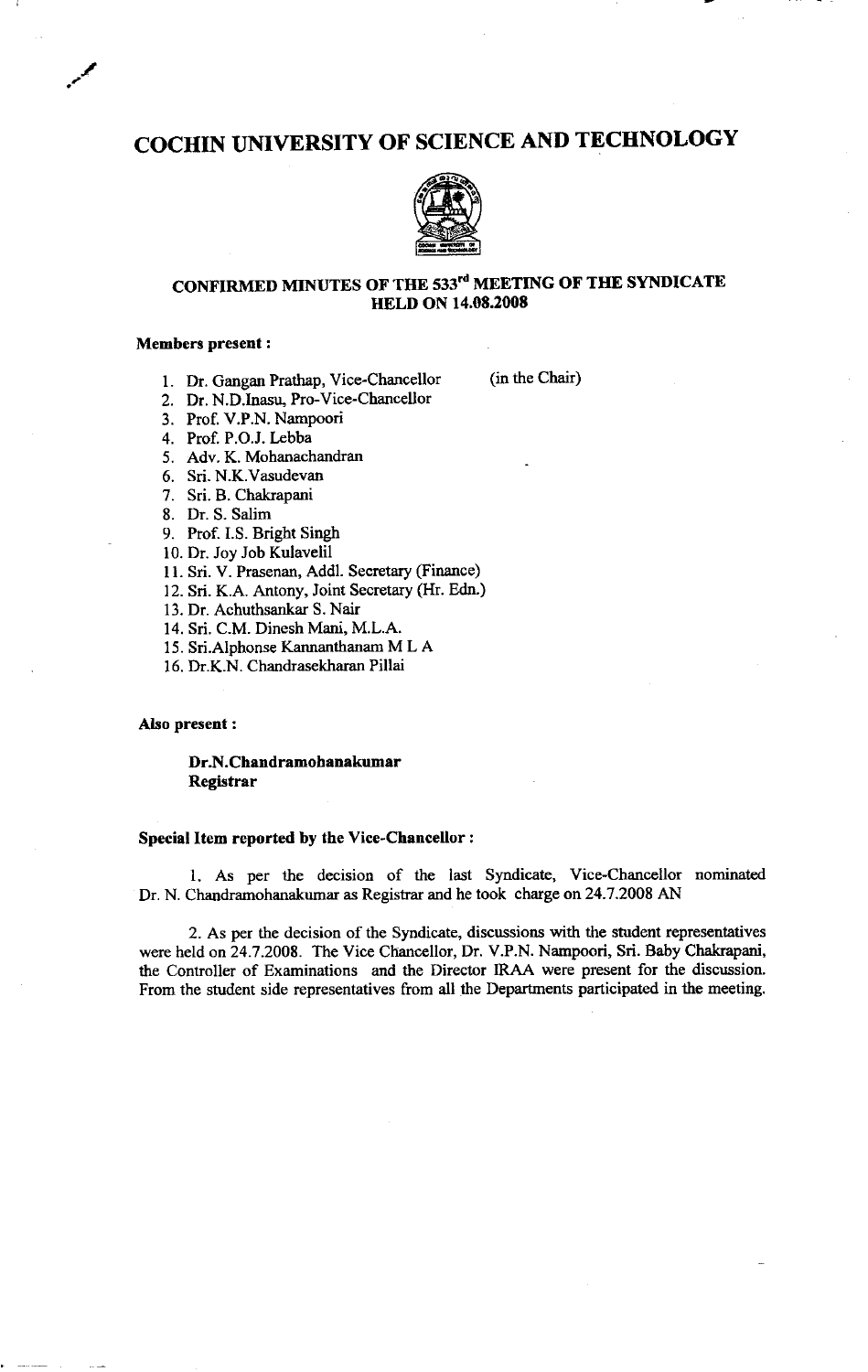As majority of the students had very strong apprehensions on the implementation side, the final consensus was against 100% intemal assessment.

The Syndicate resolved to authorize the Vice Chancellor to constitute a task force for Academic Auditing and to address issues related to I 00% intemal assessment with Pro-Vice-Chancellor as Chairman. The members of the Committee shall be from members of the Syndicate, Academic experts and Deans.

3. Discussions were held by the members of the syndicate prof. Joy Job Kulavelil and Sri. Baby chakrapani with the representatives of the student representatives on the conversion to credit and grading system in the B.Tech courses conducted in the Thrikkakara campus and GUCEK and on the introduction of the N-4 scheme in B.Tech. students have agreed for the introduction of N-4 scheme from the 2008 Batch onwards and change to the grade system without making any change to the present examination scheme.

Syrdicate resolved to introduce N-4 from the 2008 admission onwards. It is also resolved to replace the existing mark system with grading system.

4. Meeting of the vice chancellors of Kerala state was held on 5.g.200g with the Hon'ble Minister for Education, Govt. of Kerala and the chairman of Higher Education council Kerala. As the Vice chancellor was indisposed, Registrar represerited CUSAT in which one of the major decision was to change over the undergraduate programme to credit and grade system from 2009 admission onwards. syndicate resolved io proceed with the actions University has already taken in this regard. The Hon'ble Minister had agreed to give concurrence to plan posts created for specialized areas. Syndicate resolved to prepare a consolidated list of the specialization posts which require Government concurrence to forward it to the Govemment.

5. vice chancellor informed to the syndicate that 'orientation programme and Remedial Coaching for SC-ST-OEC students for the year 2008-09 will be conducted from<br>August 15, 2008. The programme will be inaugurated by Sri, A.K. Balan, the The programme will be inaugurated by Sri. A.K. Balan, the Hon'ble Minister for SC-ST-BC Welfare and Electricity on Friday August 15, 2008 at 4.00 p.m. at the SMS Auditorium.

6. The vice-chancellor informed the members of the syndicate, the counselling for the P.G and U.G. Programmes for the University has almost completed and what left is a few admission to ST reserved seats and admissions against cancellation.

The Syndicate congratulated the Director and staff of the IRAA Unit for the above.

\*7. The Vice Chancellor presented the Selection Committee reports in respect of the Professor post in Mathematics and the Lecture post in National Centre for Aquatic Animal Health (NCAAH). No one is ranked in the Professor post of Mathematics and the following candidates are ranked for the Lecture post in NCAAH.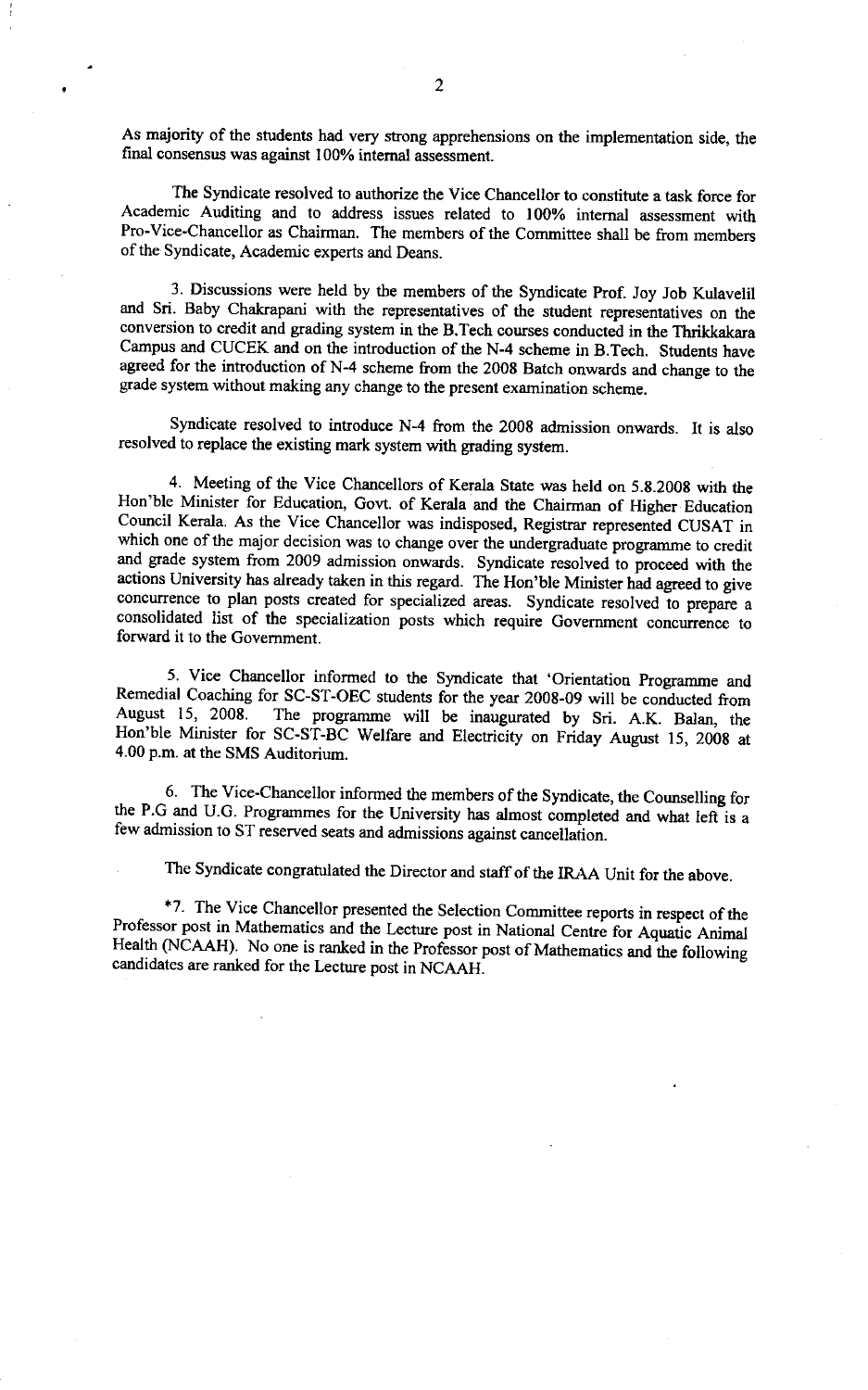| 1. Dr. Valsamma Joseph | I <sup>st</sup> Rank   |
|------------------------|------------------------|
| 2. Dr. Anas A          | II <sup>nd</sup> Rank  |
| 3. Dr. Najmudeen T M   | III <sup>rd</sup> Rank |
| 4. Dr. Sajeevan T P    | IV <sup>th</sup> Rank  |

The Syndicate resolved to appoint Dr. Valsamma Joseph in the open post of Lecturer and Dr. Anas in the Muslim reservation post. The Syndicate also directed to get clearance from the U.G.C in the possibility of awarding additional increments to the appointed candidates, as suggested by the Selection Committee.

The Syndicate also resolved to re-advertise the Post of Professor in Mathematics.

#### Recruitment section

+8. ln order to compile the information and data on the University and to make available all the possible information to the general public it is proposed to start a University Information Centre utilizing the services of the new Statistical Officer.

It was resolved by the Syndicate to set up the University Information Centre and the Registrar is authorized to constitute a committee with the following members to support the activities of the Centre.

- 1. Registrar
- 2. Dr. V.P. N. Nampoori
- 3. Dr. P.G. Sankaran, Department of Statistics

9. The Syndicate met on 31.5.2008 had in principle agreed for the creation of <sup>a</sup> Directorate for Sponsored Research and Industrial Consultancy and a Directorate of Management of Resources and Budget and had constituted a committee with Prof. Joy Job Kulavelil, Dr. S. Salim and Prof. V.P.N. Nampoori to examine the concept and to make recommendations on the detailed modalities for its implementation.

Resolved to request the Committee to finalize its report and place it in the next Syndicate meeting.

### Item No.533.01 Confirmation of the minutes of the 532<sup>nd</sup> meeting of the Syndicate held on 19.07.2008.

The Syndicate considered the draft minutes of  $532<sup>nd</sup>$  meeting of the Syndicate held on I9.07.2008 and approved the same with the following emendations :-

\_<br>ገ<sub>ኩ።</sub> 1. In the first paragraph, last sentence in Special item reported by the Vice chancellor last sentence in the first paragaph be changed as 'He also expressed the confidence that the amount recommended by the committee for this University for the XI plan would be far higher than that compared to previous years.'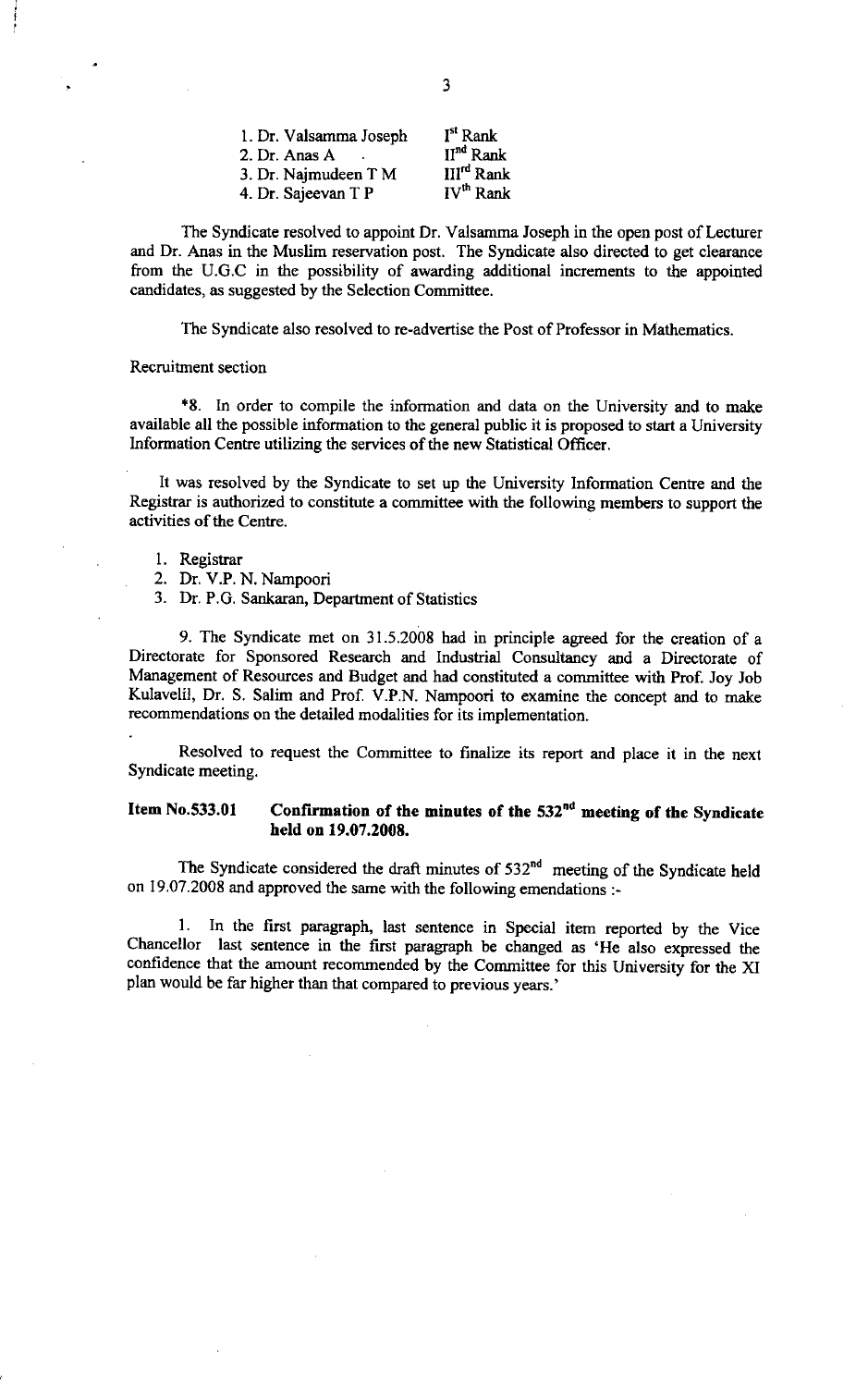2. In Items brought forward by the Vice-Chancellor 'para (iii) added 'To make <sup>a</sup> separate regulation for all programmes except B.Tech and to enforce it from next Academic year/admission.'

3. ln Item No. 532.03 - the second para be replaced with the following:

Resolved that 3 post in Class III Category and 2 posts in Class IV Category of the University be earmarked for persons with disabilities under the Scheme of Direct Recruitment of Physically Handicapped in Cochin University Service, implemented vide U.O. No.Ad.A2/215/98 (PH) dated 05.11.1999.

The posts be distributed as follows:

| SI.<br>No. | Category  | <b>T</b> otal  | <b>Details of disability</b>                                                        | Name of<br>the Post              | No. |
|------------|-----------|----------------|-------------------------------------------------------------------------------------|----------------------------------|-----|
| 1.         | Class III | 3              | Persons with blindness or<br>low vision                                             | Assistant                        |     |
|            |           |                | Hearing<br>Persons with<br>Impairment                                               | Duplicator<br>Operator           |     |
|            |           |                | Persons with Locomotor<br>Cerebral<br>Disability<br>$\overline{\text{or}}$<br>Palsy | <b>Store</b><br>Keeper<br>Gr.III |     |
| 2.         | Class IV  | $\overline{2}$ | with<br>Hearing<br>Persons<br>Impairment                                            | Mochee                           |     |
|            |           |                | Persons with Locomotor<br>Cerebral<br>Disability<br>$\sigma$<br>Palsy               | Peon                             |     |

It is also resolved to create a post of Mochee in the Self financing sector and further resolved that the qualifications for the Class [V posts be as done in the previous Notification for the Special Recruitment of Physically Handicapped in October 2002.

### (Ad.G)

I

4. In Item No. 532.13 in para 3 the words'the eligible' be deleted.

5. In Item No. 532.23 para 4 be changed as 'Also resolved that if any questions regarding seniority among teachers arise due to this decision, this is to be got reviewed by the Syndicate separately'.

6. In Item  $(1)$  of the Items considered outside the Agenda: the word 'provocation' changed as 'reason'.

7. In Item  $(5)$  of the Items considered outside the Agenda:  $(5)$  changed as 'The representation submitted by Security Guards regarding insufficiency of the existing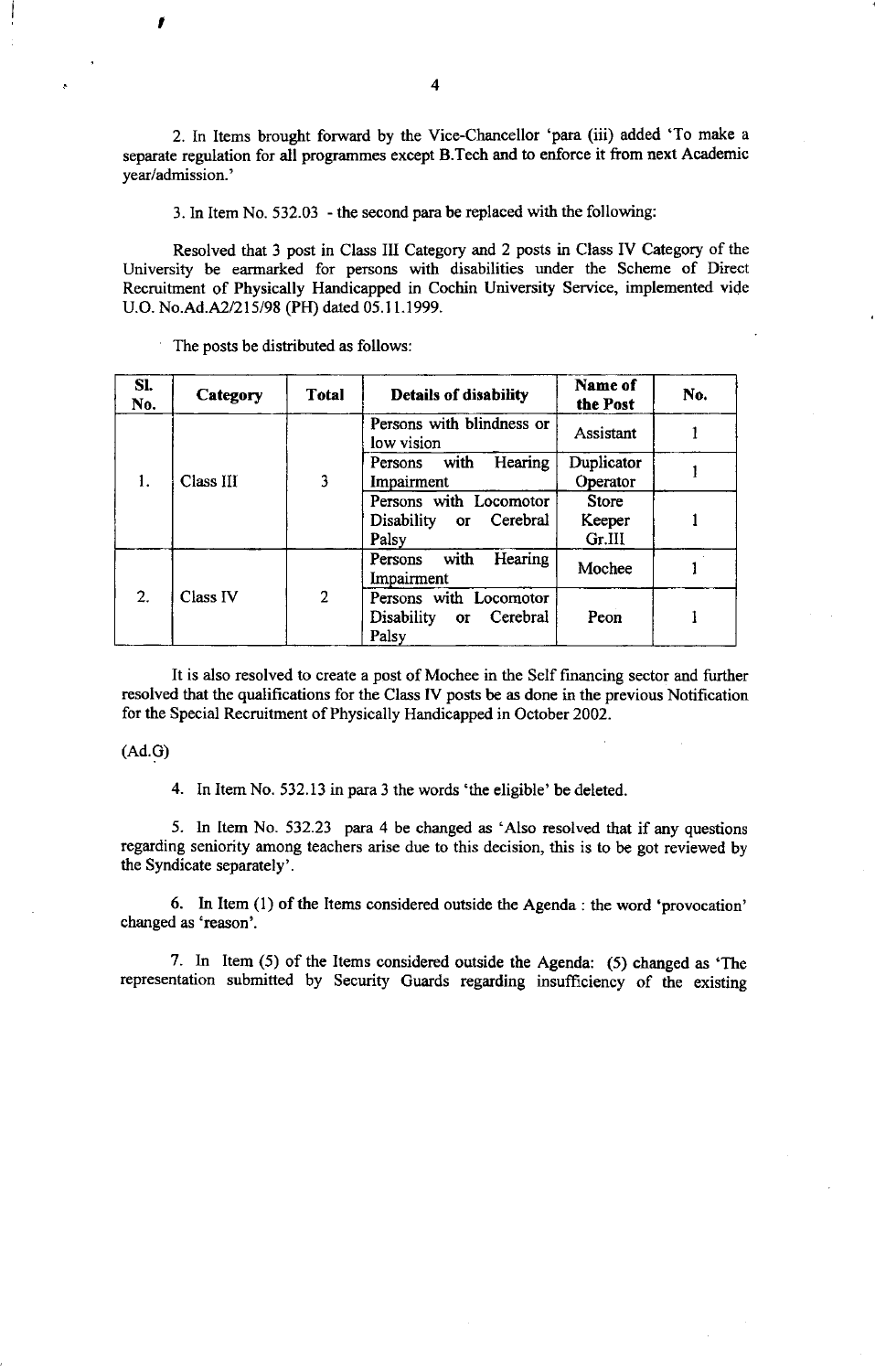'Uniform Allowance' was examined by the Syndicate and resolved to purchase and distribute Uniform for the Security Guards.

## Item No.533.02 Comprehensive report on the functioning of the Internal Audit & Inspection (IA  $\&$  I) Section.

Syndicate considered the recommendations of the Standing Committee of the Finance and Purchase in the matter of Comprehensive report on the functioning of the Intemal Audit and Inspection (IA & I) section and

Resolved to constitute a Sub committee to study the existing non-teaching staff distribution pattern in the University vis-à-vis the actual workload in each department/office with the following members:

Adv. K. Mohanchandran - Convener Sri. N.K. Vasudevan Dr. S. Salim Finance Officer - Secretary

#### $(A & I)$

Item No.533.03 Sri. K.P.Venu - Mechanic - School of Ocean Science and Technology - Request for rectification of anomaly in the scale of pay - Reg.

syndicate considered the recommendations of the standing committees of the staff and Establishment and Finance and Purchase.

The Syndicate resolved that Sri. K.P. Venu, Mechanic be granted the scale of pay of R.5500-9075 (Rs.9190-15510 revised) with effect from the date of the Syndicate as a remedial step to rectify the anomaly in notifying this post earlier in the scale of pay of Rs.4500-7050 (Rs.7480-11910 revised) for transfer appointment taking into consideration of the views of the Deputy Director of Local Fund Audit.

#### (Ad.A)

### Item No.533.04 Higher Education - Universities - Cochin University of Science and Technology - Inspection Report of the Finance Inspection Wing - Reg.

The Syndicate considered the matter along with the recommendations of the Standing Committees of the Staff and Establishment, Finance and Purchase and Works'

Resolved to accept the recommendations under Sl. No. 2,3,4, 9 and 11 in the Report of the Inspection conducted by Finance Inspection Wing for compliance and steps be initiated in this regard.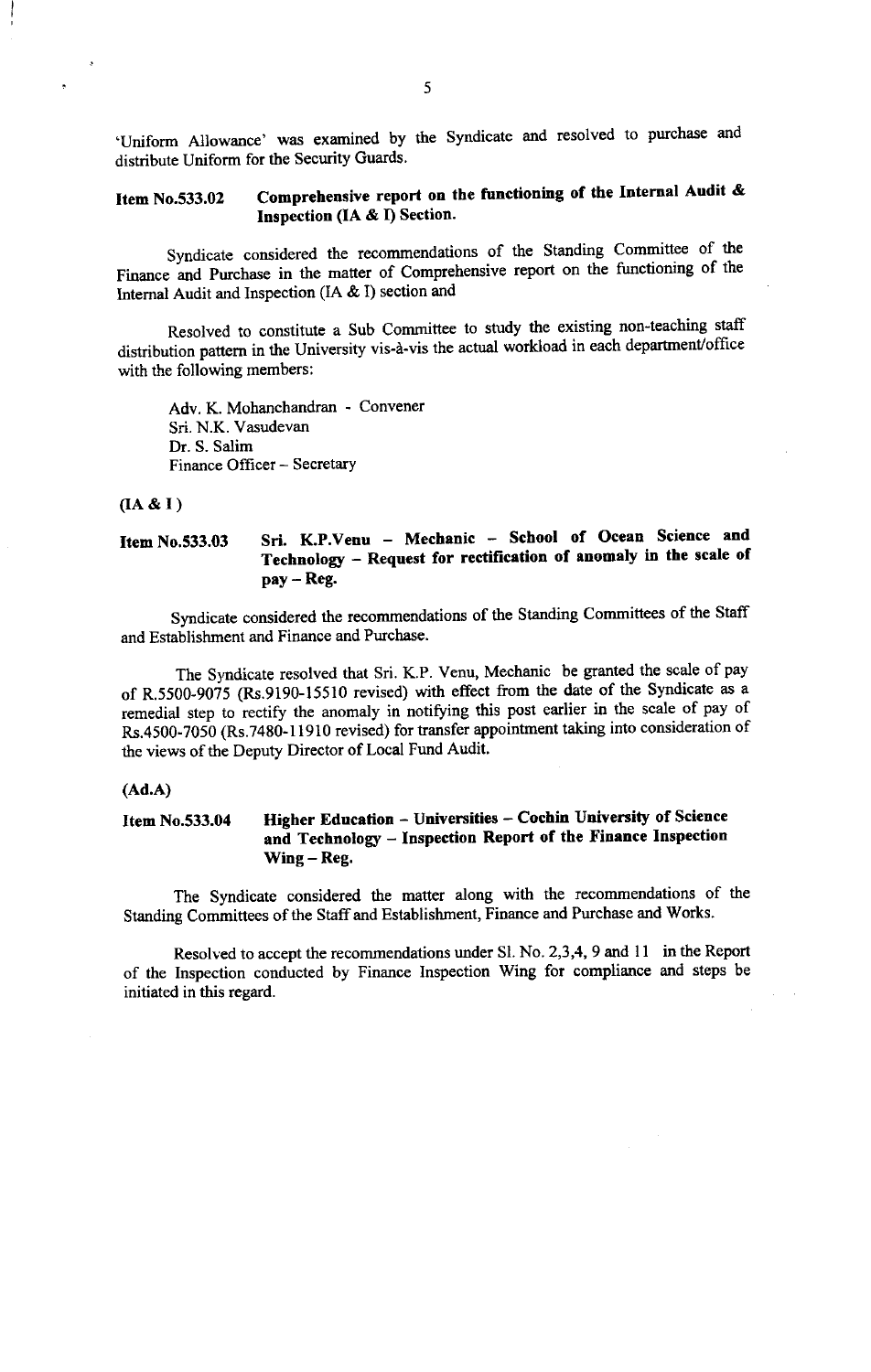Further resolved to study the report of the Finance Inspection Wing by the Standing committee on Finance and Purchase and to make recommendations.

#### $(IA & I)$

### <sup>+</sup>Item No.533.05 Report of the Pro-Vice-Chancellor pointing out suggestion for solving the problem of teacher deficiency in School of Engineering and Cochin University College of Engineering, Kuttanad.

Syndicate considered the matter along with the recommendations of the Standing Committees of the Staff and Establishment and Finance and Purchase.

Syndicate accepted the report of the Sub Committee constituted to examine the matter of granting increments to contract teachers and resolved to modify the resolution as given below: The rate of revision will be effective from 1.7.2008. **1000 年 1000 年** -'1;..;-

| <b>Salary Structure</b>                                                                                                   | <b>Minimum Qualification</b>                                                                                                                                                                                 |
|---------------------------------------------------------------------------------------------------------------------------|--------------------------------------------------------------------------------------------------------------------------------------------------------------------------------------------------------------|
| a) Lecturer $-$ Rs.18,000/- per month with<br>annual increment of Rs.400/-                                                | B. Tech I Class/I Class M.Sc.                                                                                                                                                                                |
| Persons with M.Tech Degree/M.Phil/MCA.will get Rs.19,000/- per<br>month. Those having Ph.D will get Rs.20,000/- per month |                                                                                                                                                                                                              |
| annual increment of Rs.800/-                                                                                              | b) Reader Rs.27,000/- per month with Ph.D in appropriate branch with two years<br>experience or I class Masters Degree in<br>appropriate Branch with five years experience in<br>teaching/Industry/research. |
| c) Professor Rs.37,000/- per month with<br>annual increment of Rs.1000/-                                                  | Ph.D in appropriate branch with I Class<br>Bachelors/Masters Degree with 10 year's<br>experience in teaching/Industry/research and<br>five years must be at the level of Asst.<br>Professor/Reader.          |

#### (Ad.F)

\*Item No.533.06 Sanction for new Colleges and courses and increase in intake for the existing course - Views of the State Government -Consideration of.

The Syndicate considered the matter along with recommendations of the Standing Committee for Academic Matters and resolved that Govemment Order be followed in the University.

(Ac)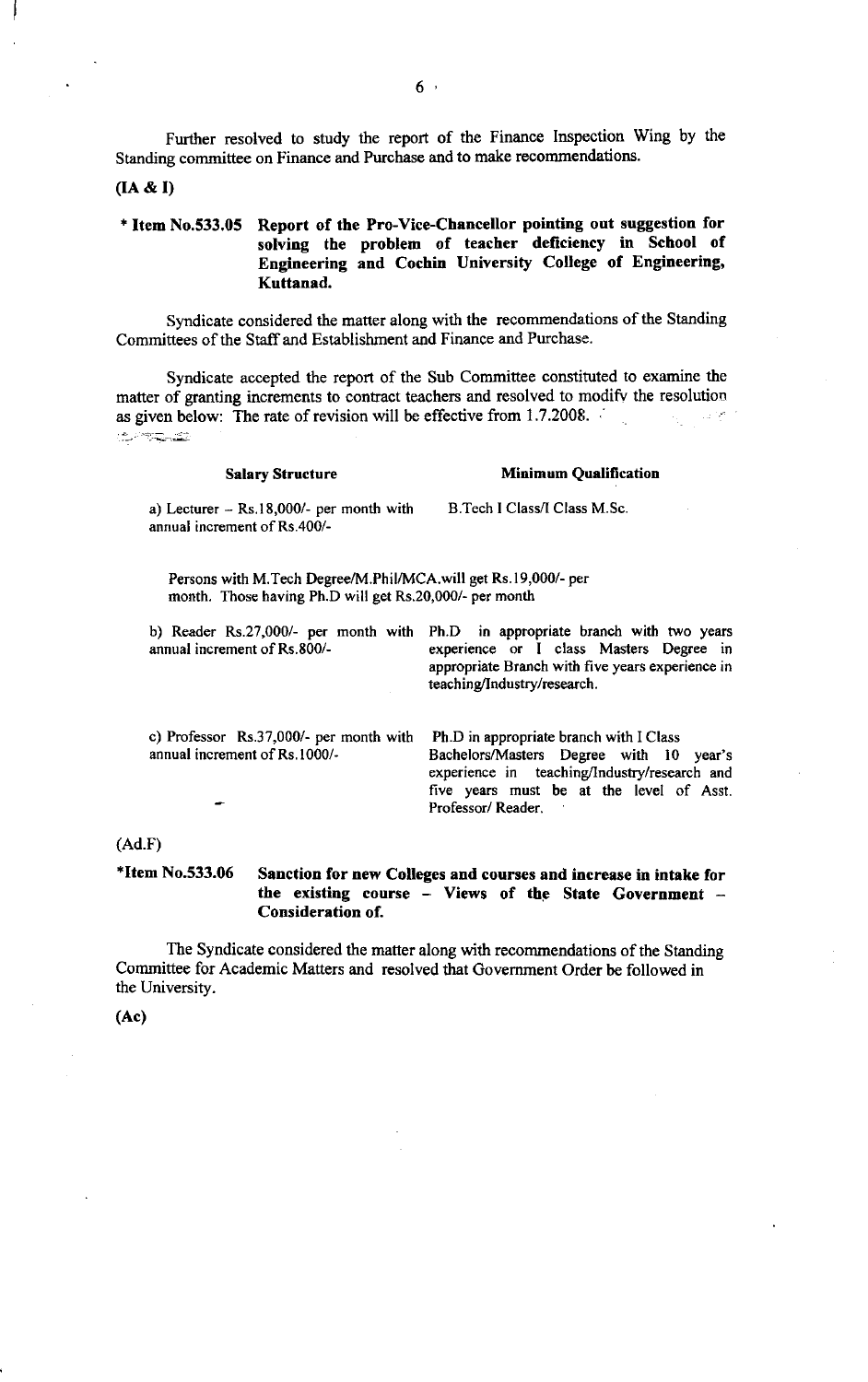### Item No.533.07 Recognized Institutions - CONSPI Academy of Management Studies - Extension of Provisional Recognition for the Academic Year 2007-08 - Action of the Vice Chancellor - Ratification of -Reg.

The Syndicate ratified the action taken by the Vice Chancellor in the matter of extension of provisional recognition to CONSPI Academy of Management Studies for the year 2007-08.

Resolved further that the Recognized Institution/Agencies shall strictly comply with the G.Os./U.Os in this regard.

#### (Ac)

#### Cochin University Chess Club - Financial Assistance sanctioned for the conduct of 20<sup>th</sup> CUSAT International Rating Chess Tournament <sup>2008</sup>- Reporting of Item No.533.08

Syndicate ratified the action of the vice chancellor sanctioning in amount of Rs. 10,000/- (Rupees ten thousand only) for conducting the  $20<sup>th</sup>$  CUSAT International Rating Chess Tournament from  $24<sup>th</sup>$  to  $30<sup>th</sup>$  June, 2008.

(Ac)

Item No.533.09 Withdrawal of the delegation of powers of the Vice Chancellor  $-$ Reporting - Reg.

Syndicate ratified the action of the Vice Chancellor withdrawing the delegation of powers of the vice chancellor to Pro-vice-chancellor during the absence of a permanent Vice- Chancellor in CUSAT.

#### (Ad.D)

### Item No.533.10 Circular and Government order on Group Insurance Scheme implemented in the University - Reporting of - For Ratification

The Syndicate ratified the action of the Vice Chancellor to implement the Govemment Order and Circular on Group lnsurance Scheme in the University.

#### (Ad.G)

### Item No.533.11 Sri.S.P. Prakasan, Assistant Engineer (Electrical) -Period of probation extended beyond one year - Reporting of

The Syndicate ratified the action of the Vice-Chancellor extending the period of probation in respect of Sri. S.P. Prakasan Asst. Engineer (Electrical) till 9.3.2008 A N and declaring the completion of period of probation in the post on 10.3.2008 F N.

#### (Ad.G)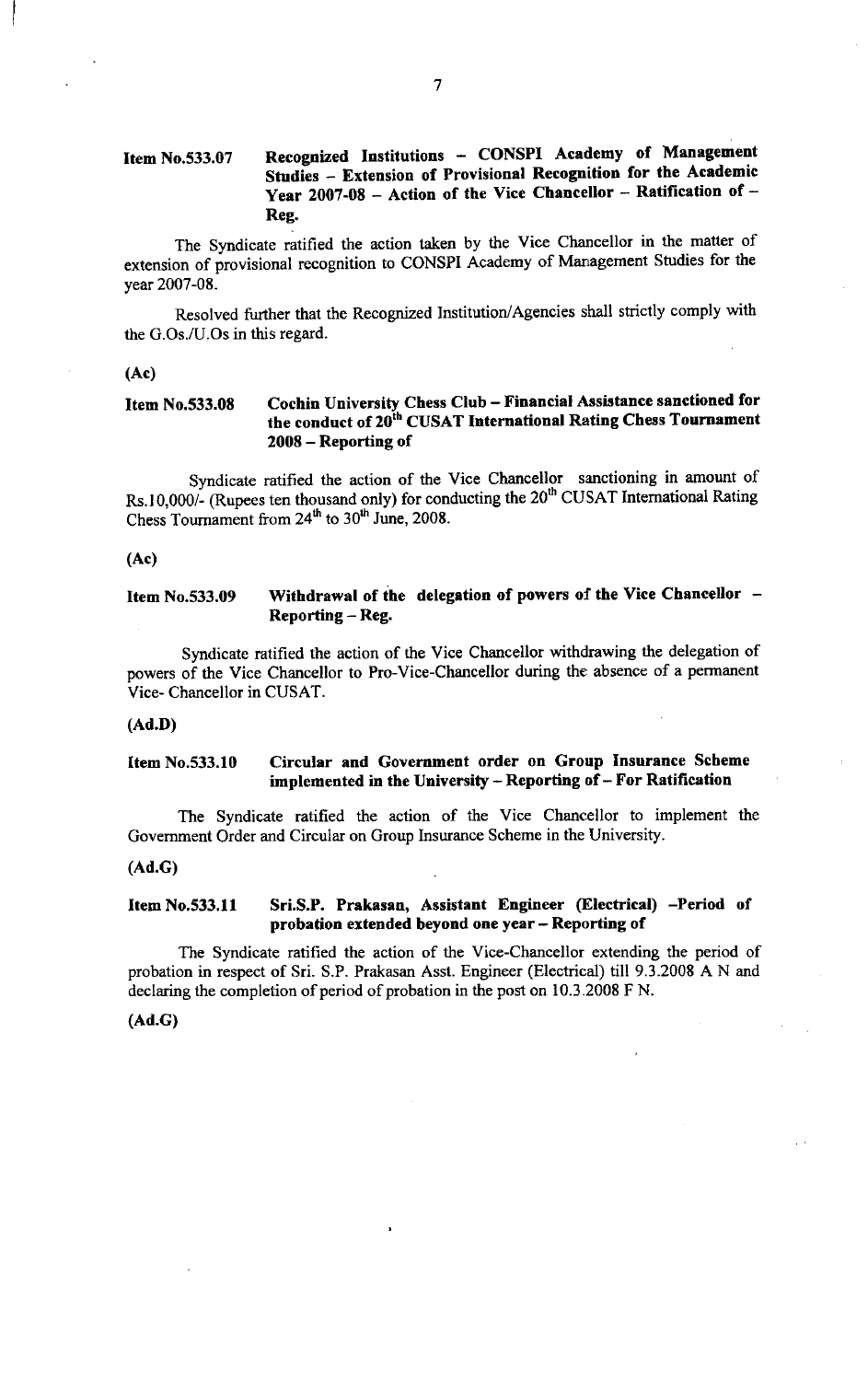### Item No.533.12 Official Residential Telephone - Call charges - Instructions from the Government - Reg.

Deferred

(GA & EL)

### Item No.533.13 Outbreak of fire in the Fibre Optics lab of the International School of Photonics -Report of the sub-committee constituted to inquire into this incident - Submitting of.

The Syndicate considered the report of the Sub committee constituted to inquire into the incident of Outbreak of fire in the Fibre Optics Lab of the Intemational School of Photonics and resolved to accept it.

Syndicate further resolved to conduct Fire and Safety audit and Energy audit in all the departments of the University and also to study the feasibilify of conversion to solar power, wherever possible.

#### (Ad.c)

### \*Item No.533.14 Software Engg. Block - Recommendations to Chief Technical Examiner - request of Contractor to use solid block and request Exempt from penalty  $-$  reg.

The Syndicate considered the recommendations of the CTE Finance (INSP-Tech Wing) Thiruvananthapuram and the Works Committee met on 18.9.2008 and resolved to

- 1. The work may be entrusted to the same contractor at the same percentage 38% by changing country burnt brick to pre cast solid block with compressive strength not less than country bumt brick.
- 2. Tender excess is enhanced to 64.5Vo ftom 38% for steel and cement for the balance work of Rs.3,09,06,200/- on conditions that rate escalation is allowed onlv for the balance work amounting to Rs.3,09,06,200/-
- 3. If there is any reduction in the market rate of steel and cement as per 2008 schedule of rate proportions reduction should be made.
- 4. Date of effect of the revised rate will be the date of meeting of the Syndicate ie 20.9.2008.

(UEU)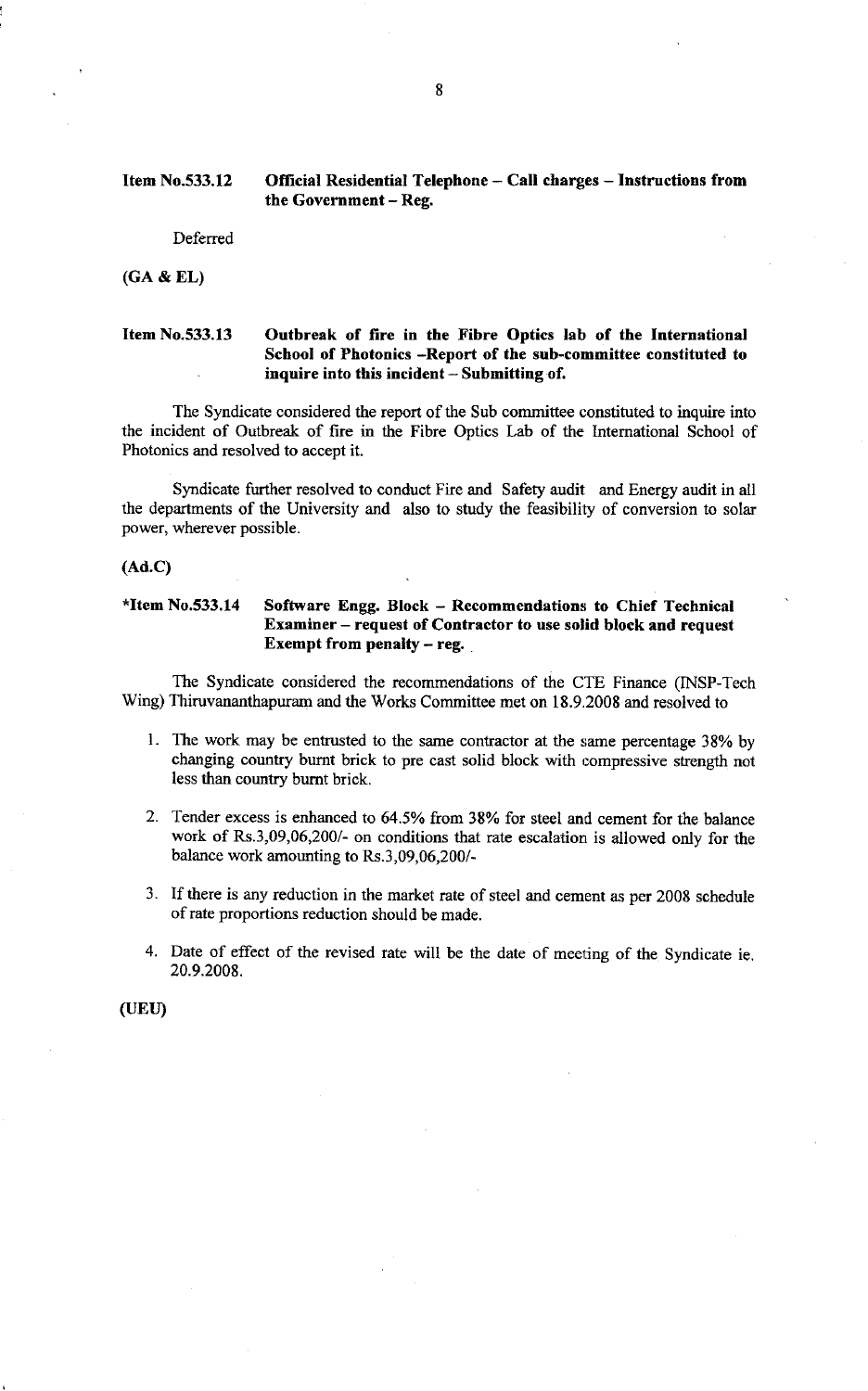### \*Item No.533.15 Construction of Main block for CUCEK - Revised estimate of M/s.  $CPWD - Meeting$  of the Monitoring Committee - approval of - reg.

The Syndicate considered the matter along with recommendations of the Standing Committee of the Syndicate on Works

Resolved to study and report the matter by a Committee consisting of Sri. C M Dinesh Mani MLA (Convener), Pro-Vice-Chancellor, Dr. Joy Job Kulavelil, Registrar, Finance Officer and University Engineer. In the absence of convenor Dr. Joy Job Kulavelil shall convenor of the meeting.

#### (UEU)

### \*Item No.533.16 Construction of the building  $-$  4 blocks for B.Tech Marine Engineering Course at Thrikkakara Campus - approval of the revised estimate and payment of the additional amount  $-$  reg.

The Syndicate considered the matter along with recommendations of the Standing Committee of the Syndicate on Works.

Resolved to study and report the matter by the same Committee constituted on item 533.15.

#### (UEU)

### Item No.533.17 C-SiS Library - loss of books - writing off

The Syndicate considered the recommendations of the standing committee of the syndicate on Finance and Purchases and resolved to write off of the 245 Nos. lost/non returned library books of C-SiS worth Rs.41,652/- .

#### PL(uGC)

### \*Item No.533.18 Fees - M.Tech Course in Marine Biotechnology - Fixation of -Reg.

The syndicate considered the recommendations of the standing committees of the Syndicate on Finance and Purchases and Academic mafters and resolved that the examination caution deposit for Laboratory and Library for this course be fixed at the rate applicable to similar M.Tech.

(Ac)

t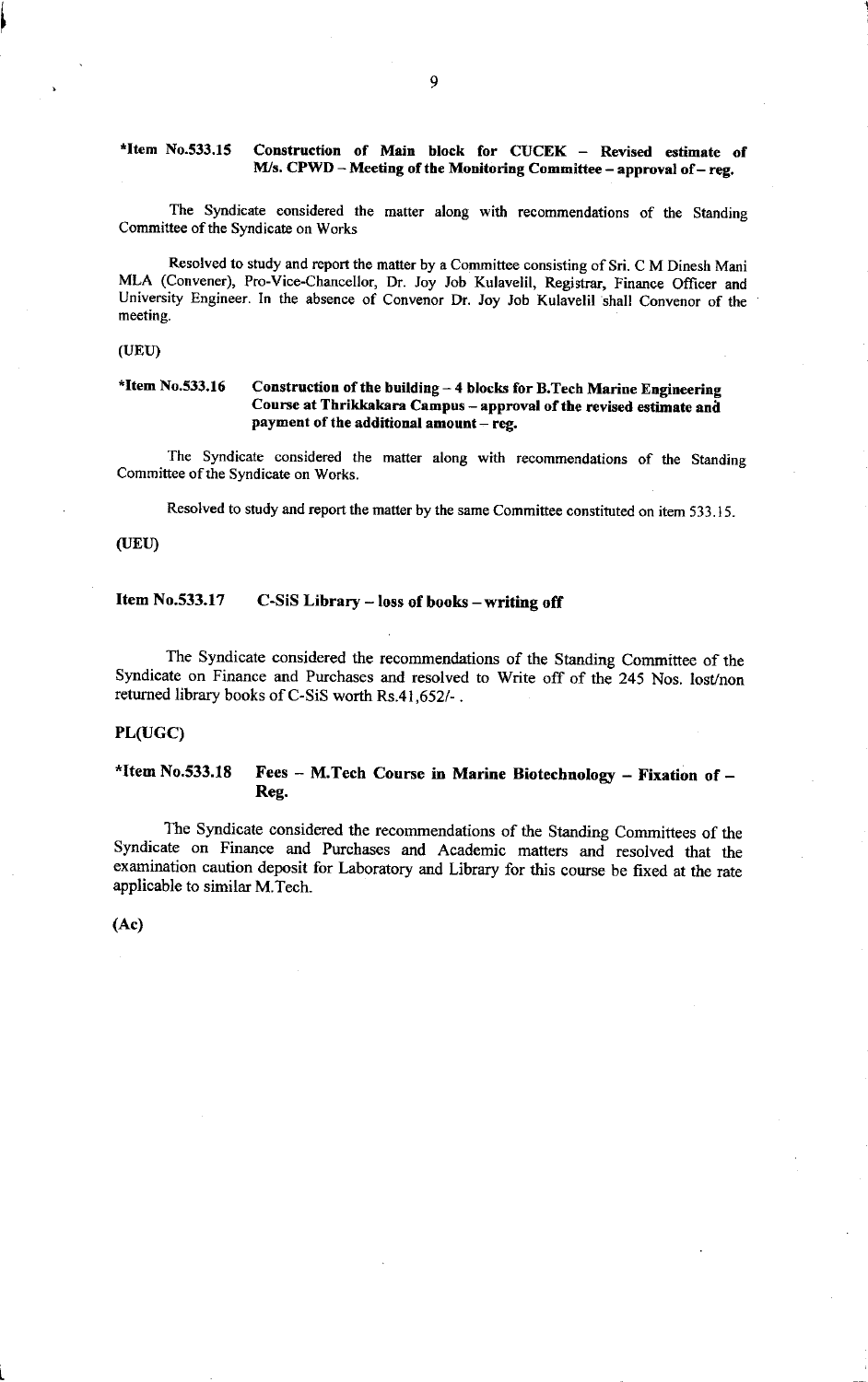### Item 533.19 Recognition as Research Guide - Application of Dr. K. Ajitha- Consideration of - reg.

The Syndicate approved the recommendations of the Standing Committee of the Syndicate on academic matters. Syndicate considered the clarification given by Dean, Faculty of Humanities and resolved to recognize Dr. K. Ajitha, Reader, Department of Hindi as Research Guide under the Faculty of Humanities.

(Ac)

### \*Item  $No.533.20$  Creation of additional teaching posts in the School of Legal Studies for the LL.B (Hons.) Course  $-$  Consideration of  $-$  reg.

The Syndicate considered the matter along with the recommendations of the Standing Committee of the Syndicate on Stalf and Establishment

Resolved to create one post of Professor and four posts of Lectures in the self financing sector. Considering the urgency, immediate steps be taken to appoint these teachers and the scale of pay and qualifications be fixed as per U.G.C. Norms.

Also resolved that the matter of institution of posts created above be placed in the next Academic Council meeting itself.

#### (Ad.D)

### Item No.533.21 Department of Physical Education - Engagement of Football Coach - Recommendation and Free Accommodation in the Athidi Bhavan - Action taken by the Pro-Vice-Chancellor - Ratification of-

The Syndicate ratified the action taken by the Pro-Vice-Chancellor vide U.O. No Ac.A2/25737/98(PF) dated 11.02.2008.

The Syndicate further resolved to appoint a new Physical Education Teacher immediately.

#### (Ac.A)

### Item No.533,22 Award of Degree - Implementation of adoption of new procedure for speedy processing of Degree Certificate - Action taken by the Vice Chancellor -Reporting of

Syndicate ratified the action taken U.O. No.Ac.A2/Degree/05 (II) dated 30.9.2007. by the Vice Chancellor vide I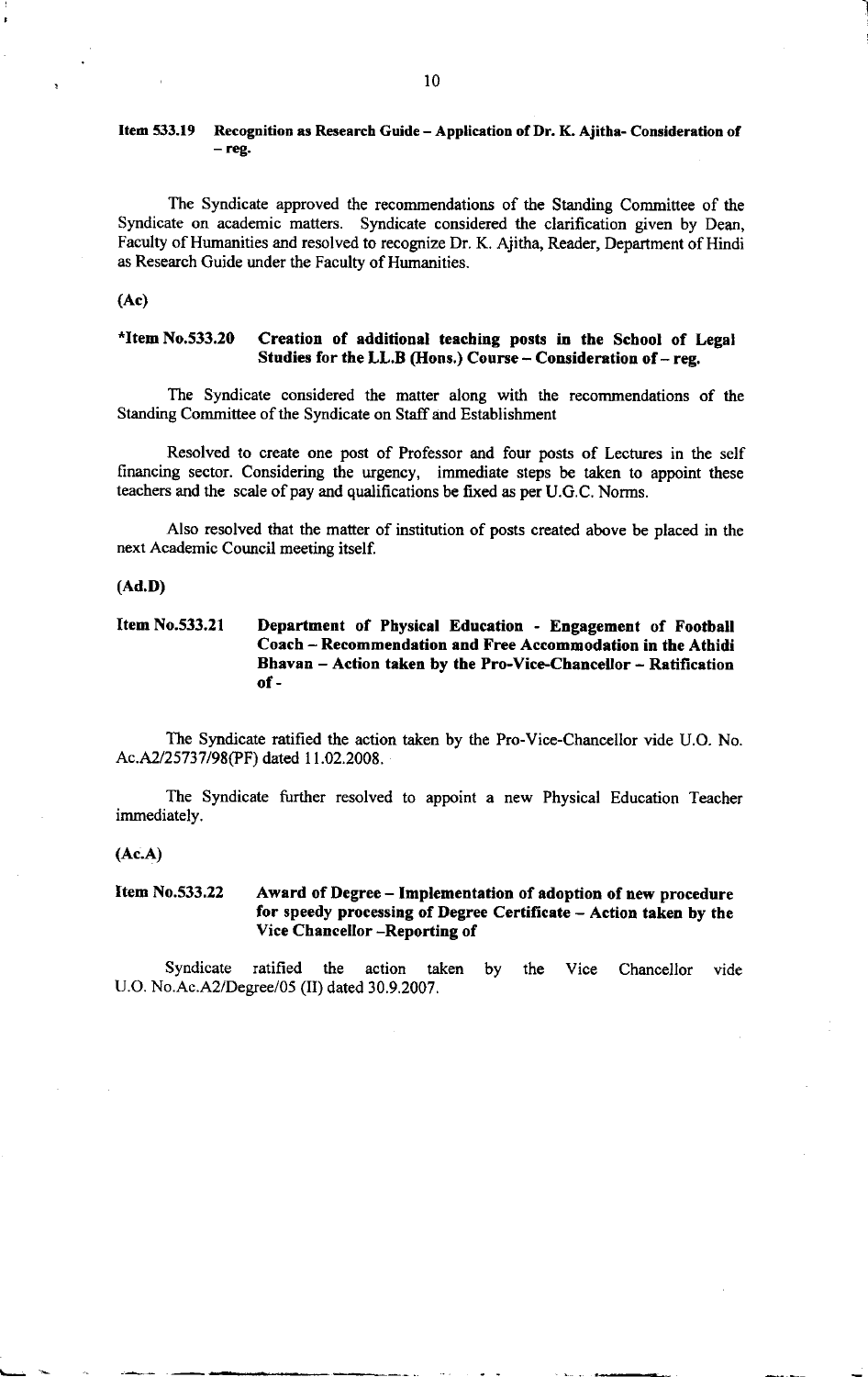### Item No.533.23 Extension of Terms on Lecturers on contract basis in various Departments - Sanctioned - Reported for Ratification.

Syndicate ratified the action of the Vice Chancellor to sanction for extension of terms of contact Lectures with effect from the dates requested by the respective Heads/Directors, for the periods as eligible.

### Item No.533.24 Dr. V M, Nandakumaran, Professor, International School of Photonics  $-$  Deputation to IISER, Thiruvananthapuram  $-$ Sanctioned  $-$  Reporting of  $-$  reg.

Syndicate ratified the action of the Vice Chancellor to sanction for deputation of Dr. V.M. Nandakumaran, Professor, lntemational School of Photonics to lndian Institute of Science Education and Research, Thiruvananthapuram for a period of one year w.e.f.  $1<sup>st</sup>$ August 2008 under the usual terms and conditions of deputation envisaged under Rule 144, Part I, Kerala Service Rules.

#### (Ad.D)

### Item No.533.25 B.Tech Regulation 2003 - Amendment to Regulation (Clause 5.4) by the Academic Council at its meeting held on 26.03.2008 - Action taken by the Vice Chancellor - Reporting to Syndicate for ratification.

Syndicate ratified the action taken by the Vice Chancellor to implement the resolution taken by the Academic Council as per Section 11(11) of CUSAT Act 1986.

#### (Conf)

### \*Item No,533.26 Ph.D Programme 2006 - Department of Applied Economics - Departmental Admission Test - Revaluation - Reg.

The Syndicate considered this items along with item No. 533.28 and the decision thereon need be considered.

(Ac.)

### Item No.533.27 Educational Scholarship - Bharti Foundation - Institution consideration of.

The Syndicate considered the matter of institution of Educational Scholarship by Bharti Foundation.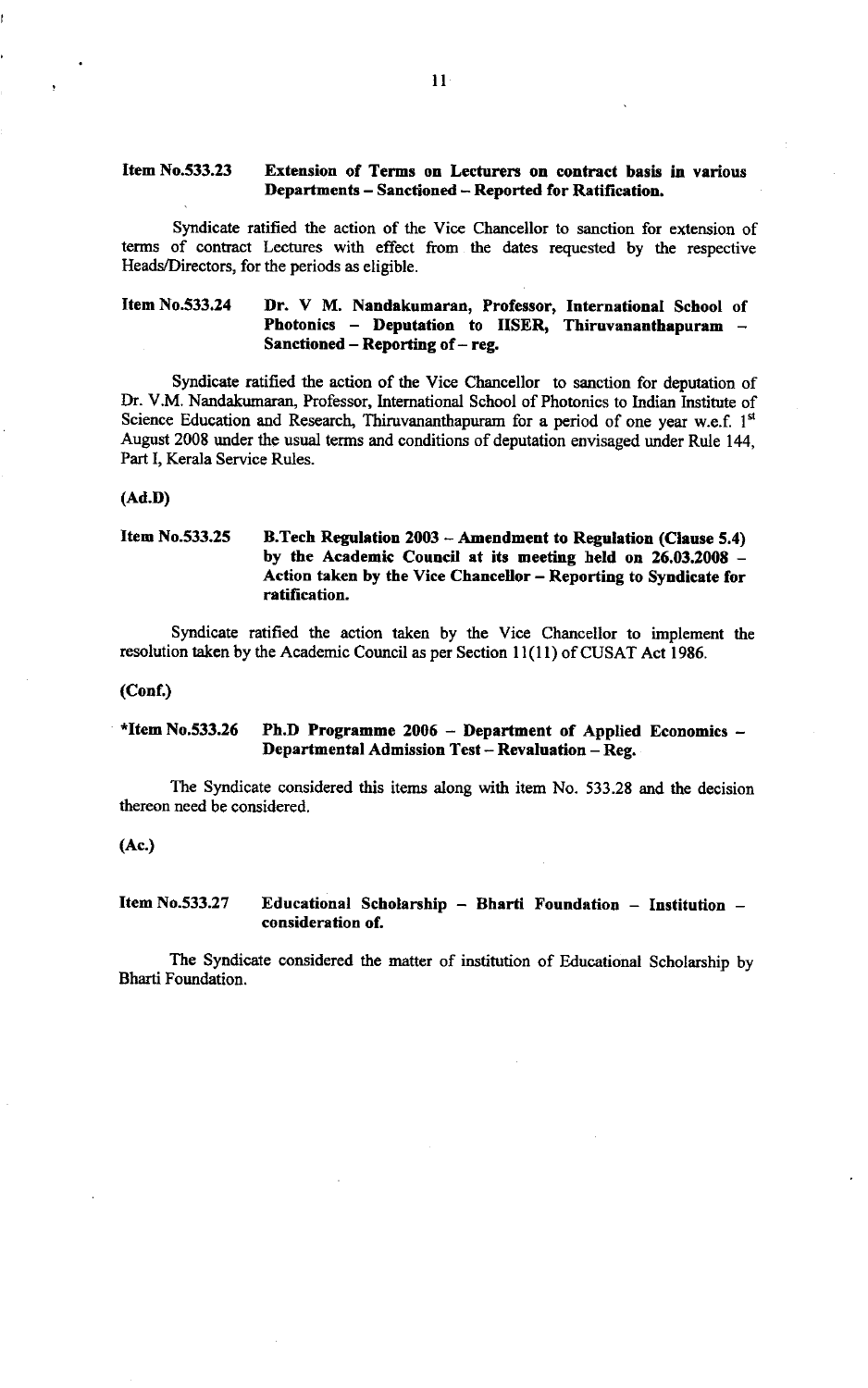Resolved to institute the Educational Scholarship of Bharti Foundation in the University. The details of the Scholarship Scheme is appended.

### \*Item No.533.2E Ph.D admission in the Department of Applied Economics for the year 2007 - study report of the Pro-Vice-Chancellor-reg

The Syndicate considered report of the Pro-Vice-Chancellor in the matter of Ph.D admission in the Department of Applied Economics for the yeat 2007

and resolved to:

/

- i) conduct the interview of the 11 candidates for 2006 Admissions and to finalize the rank list,
- ii) finalize the rark list of DAT 2007.
- iii) to conduct the interview within two weeks and to submit the action taken report in the next meeting  $\therefore$

### \*Iten No.533.29 University Library -Subscription of Periodicals for the year <sup>2009</sup> - Request for Advance -Consideration of.

The Syndicate considered the request for advance for subscription of periodicals for the year 2009 in the University Library.

Resolved to give sanction to the University Librarian for the following:

- 1. Approval of the Departments/School wise allocation of the amount for subscription of periodicals (as per list appended)
- 2. For the renewal of subscription to periodicals for the year 2009 at a total cost of Rs.60 lakhs (Rupees Sixty lakhs only) including Chemical Abstracts on CD-ROM and Online Databases.
- 3. To draw the amount of Rs.60/-lakhs (Rupees sixty lakhs) as advance for the subscription of the periodicals for the year 2009 on the basis of priority list of journals received from the Heads of Departments/Directors of Schools.

The expenditure on this account is proposed to be met from the head of account "l-07-0-Q-2-135 Books, Joumals/Periodicals" provided in the current year's budget of the University.

REGISTRAR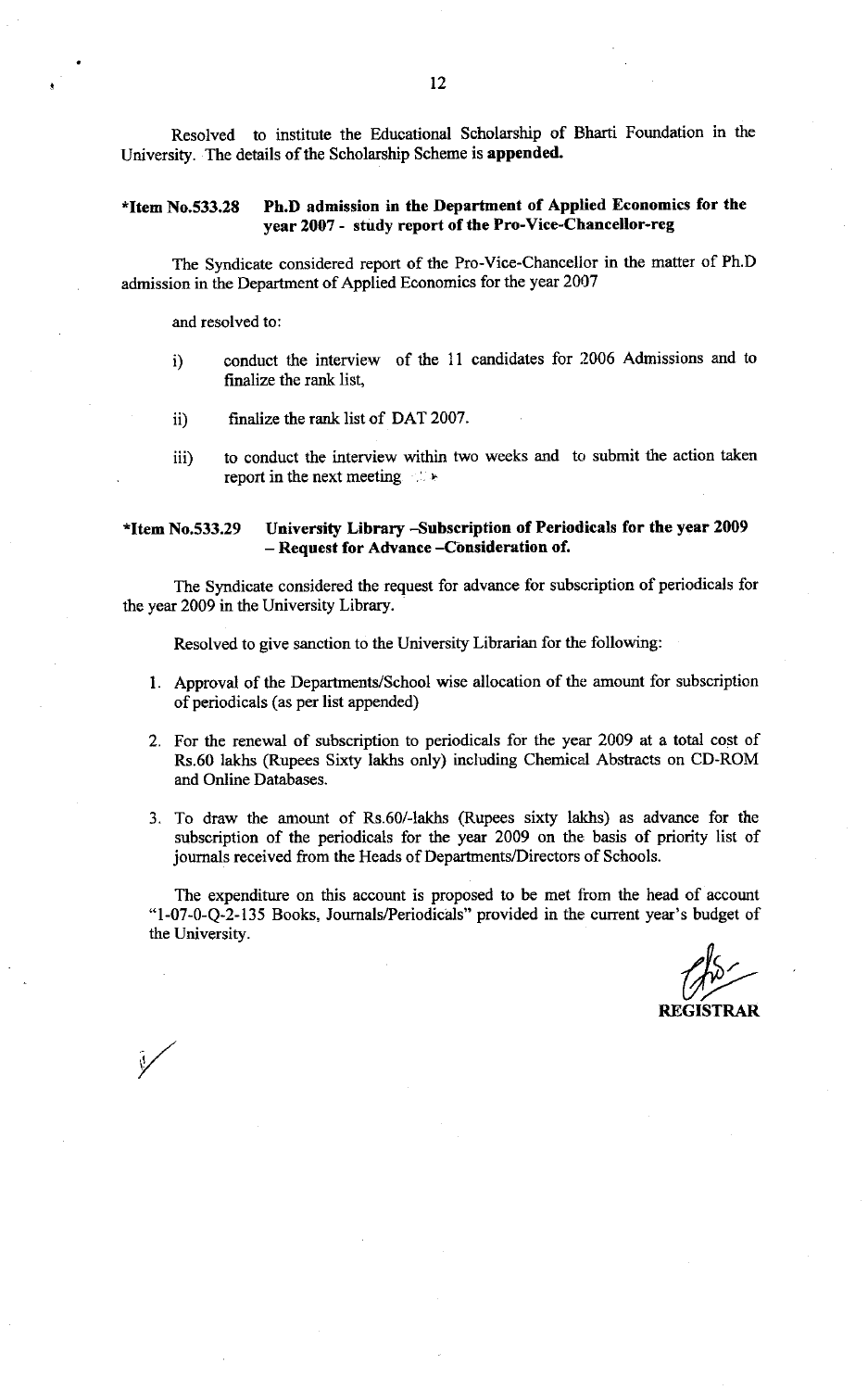### **BHARTI SCHOLARSHIP SCHEME**

 $\bullet$  bharti  $\rho_{p,mod,n}$ 

#### 1. Background

Bharti Foundation has instituted Bharti Scholarship Scheme. in 30 premier colleges across the couniry with the objective of supporting academically bright students who come from financially weak families.

A five-year MoU is entered into with the institution. The institute sends recommendation of deserving candidates and Bharti Foundation makes the final selection. Each consecutive year, two students are provided Bharti Scholarship on merit-cum-means basis. The Bharti Scholars are supported for the entire course-term.

#### 2. Objective of Bharti Scholarship Scheme

The scheme has been launched with the objective of supporting bright students on merit-cummeans basis, in completing their higher education.

#### 3. Components of Bharti Scholarship Scheme

#### 3.1 Courses Considered

- 3.1.1' Managerfient courses'
- 3.1-2 r.Engineering courses; B.Tech lnformation Technology (software), Electronics, **Telecommunications**
- 3.1.3 M. Sc. Agriculture and Agriculture Engineering (undergraduate)

#### 3.2 Student Selection Criteria

- 3.2.1 . Student will be chosen on merit-cum-means basis
- 3.2.2 Girl-s tudents ahd disabled students are encouraged to apply
- 3.2.3 Each institute will recommend four students for two scholarships. Bharti Scholarship Committee will do the final selection. The student selection criteria would form the . basis of selection.
- 3.2.4 The selected students will be called 'Bharti Scholars'.
- 3.3 Number of Scholarships

3.3.1 Two students will be supported from each institution.

#### 3.4

- Amount of Scholarship<br>3.4.1 Scholarship amount will include the course fee, hostel charges based on actuals subject to a maximum limit of Rs. .50,000/- per scholar per annum. The amount of . scholarship will be decided in consultation with and recommendation of the Partner . lnititute.
- 3.4.2 Scholarship will be provided for the entire course duration, provided the student continues to meet the eligibility criteria - performance, etc.

#### 3.5 Disbursal of scholarship

- 3 5.1 The scholarship amount will be disbursed to the scholar semester-wise, only on receipt of results of the previous semester and recommendation of the institute.
- 3.5.2 The scholarship cheque will be made in the name of the scholar and sent to the Partner Institute. The Partner Institute in turn will hand it over to the scholar.

**Super Remains** harti  $45 - 12 - 12$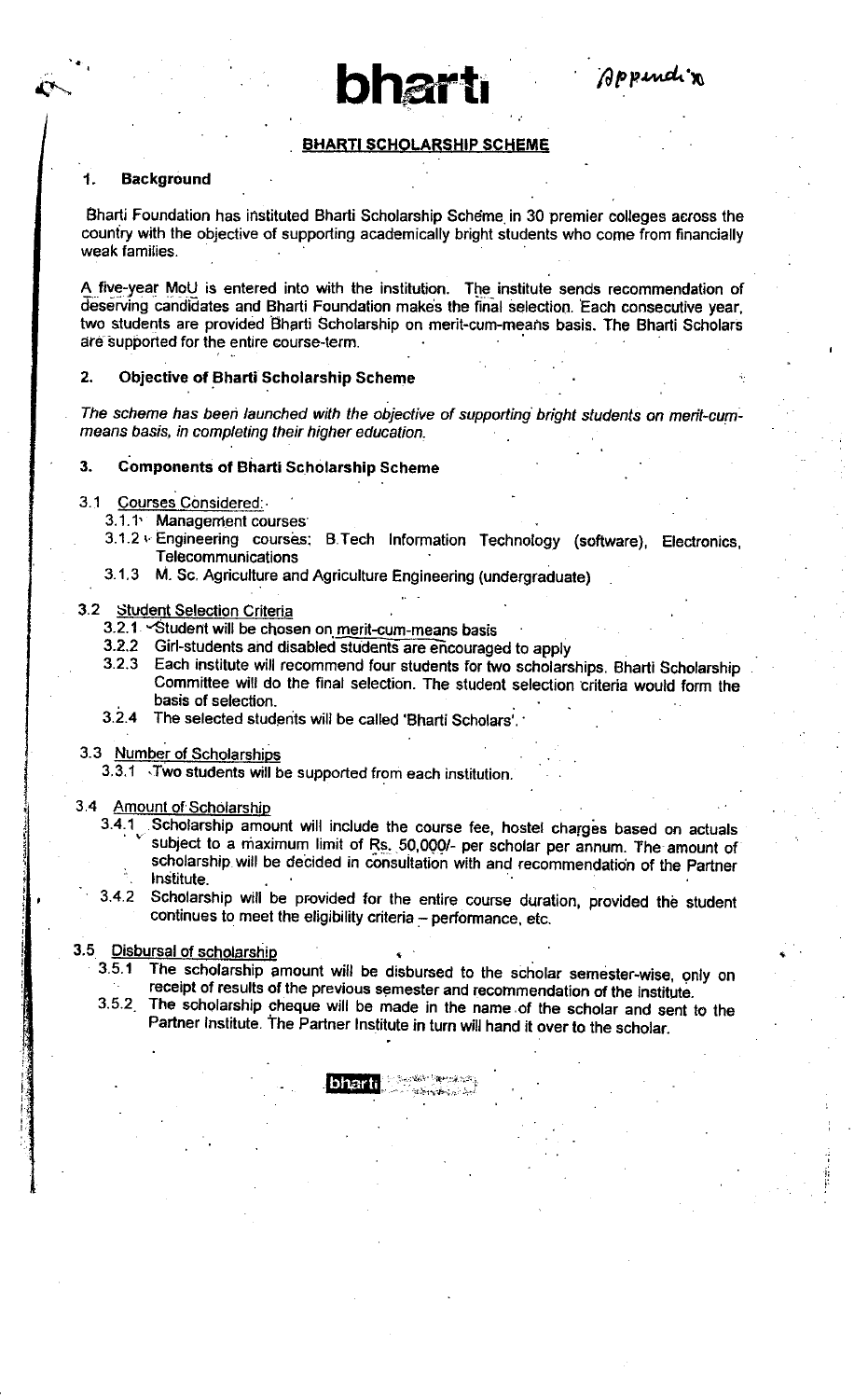**B.6** 

Partnership between Bharti Foundation and Partner Institute<br>3.6.1 Bharti Foundation will enter into MOU with the selected Institute for a period of five 3.6.1 Bharti Foundation will enter into MOU with the selected Institute for a period years, on the expiry of which the scheme will be reviewed for impact evaluation the scheme will be reviewed for impact evaluation.'

bhartr

#### Bharti Scholarship Administration 4.

- 4.1 Partner Institute will declare the availability of the scholarship in their website. brochure, and other promotional material and make 'Bharti Scholarship Application Forms' available to students on request.
- 4.2 Bharti Foundation will set up a Central Bharti Scholarship selection Committee for final selection of scholars, based on the recommendation received from the Partner<br>Institute. lnstitute.
- 4.3 Partner Institute will review the performance of the selected Scholars and 4.3 recommend for renewal of scholarship before the start of each semester.
- 4.4 Bharti Foundation team will conduct an 'End of Scholarship' interview with the scholars and take annual feedback from the professor-in-charge of Bharti Scholarship Scheme deputed by Partner Institute in order to assess the impact of the scheme.

bharti

I

JOlPrfsTuTulpe

.ru ru p e<br>rojezis lu p e